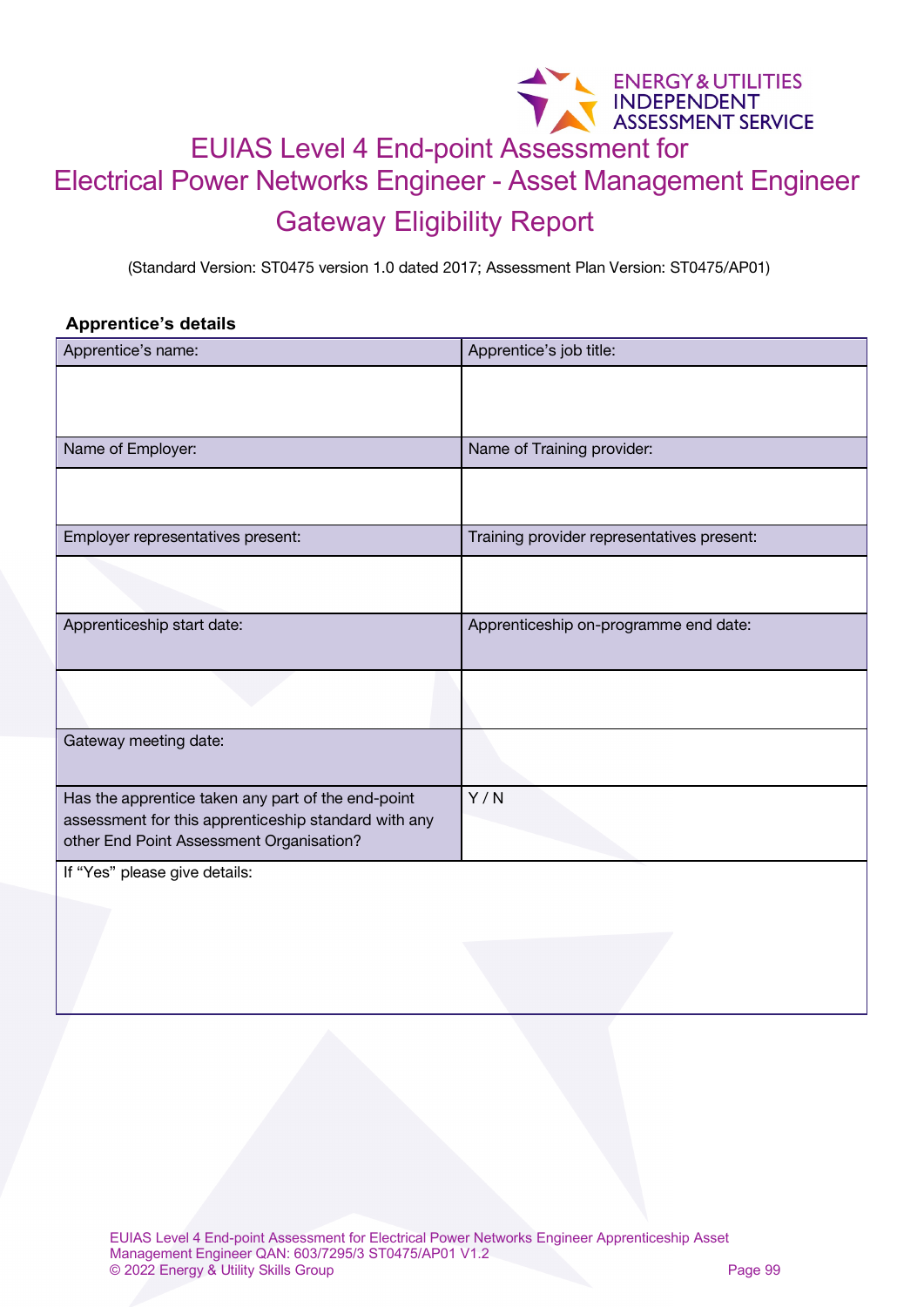

## **Eligibility requirements for Electrical Power Networks Engineer**

The apprentice must confirm their achievement of the following:

| <b>Eligibility requirement</b>                                                                               | Achieved by the apprentice? Y/N | Evidence<br>(scans of certificates MUST be<br>included) |
|--------------------------------------------------------------------------------------------------------------|---------------------------------|---------------------------------------------------------|
| A competent work log has been<br>produced and meets the<br>Specification and Assessment Plan<br>requirements |                                 |                                                         |
| Achieved English Level 2 or higher                                                                           |                                 |                                                         |
| Achieved Maths Level 2 or higher                                                                             |                                 |                                                         |
| Satisfactory completion of the formal<br>training plan agreed with the apprentice<br>by the employer         |                                 |                                                         |

## **Gateway Eligibility Declaration**

The apprentice, the employer and the training provider must sign this form to confirm that they understand and agree to the following:

- 1. The apprentice has completed the required on-programme elements of the apprenticeship and is ready for end-point assessment with EUIAS
- 2. The apprentice will only submit their own work as part of end-point assessment
- 3. All parties agree that end-point assessment evidence may be recorded and stored by EUIAS for quality assurance purposes
- 4. The apprentice has been on-programme for a minimum duration of 30 months
- 5. The apprentice has achieved Level 2 or higher English and maths requirements as detailed in this document
- 6. The apprentice has satisfactorily completed the formal training plan which was agreed with the apprentice by the employer
- 7. The apprentice has complied a work log throughout their apprenticeship and finalised the work log by gateway. The apprentice must have included sufficient quality evidence in their work log to demonstrate that they can apply the knowledge and skills as indicated in Annex A of the Assessment Plan and in Section 5 of the Specification
- 8. The apprentice, if successful, gives permission for EUIAS to request the apprenticeship certificate from the ESFA who issue the certificate on behalf of the Secretary of State
- 9. The apprentice has been directed to the EUIAS Appeals Policy and Complaints Policy
- 10. The employer/training provider has given the EUIAS at least three months' notice of requesting this EPA for this apprentice
- 11. If the Gateway Eligibility Report is not completed in full, meeting all requirements, and submitted to EUIAS, the end-point assessment cannot take place